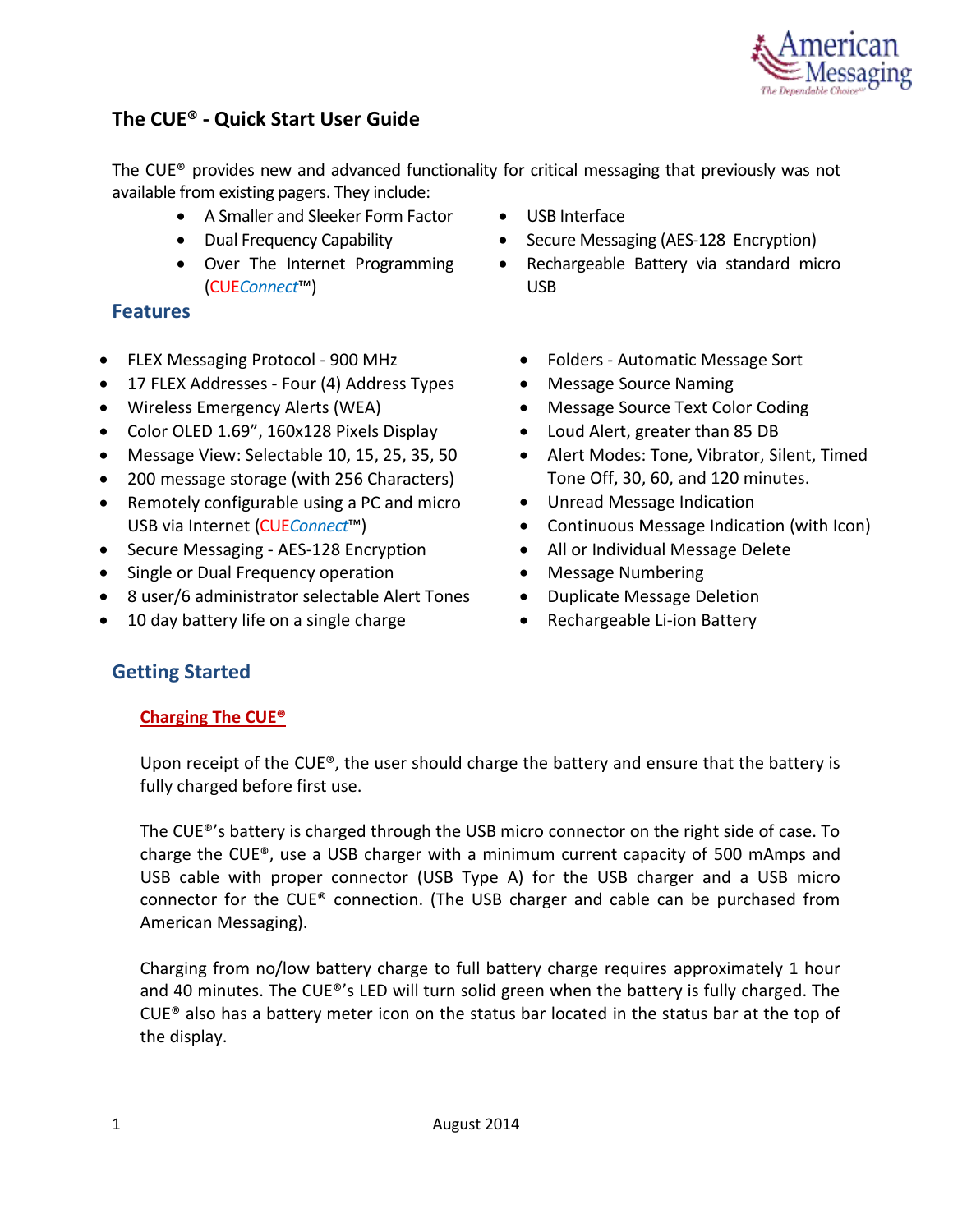

The best charging practice for the best battery longevity is to charge your CUE® when it has between 1 and 2 bars showing on the battery meter icon. A fully charged CUE®, receiving on average ten (10) messages per day, will accept messages for *approximately* 10 days before a recharge is required.

### **[Turning the CUE® On and Off](https://www.messagemanager.americanmessaging.net/beta/MyMessages.aspx)**

Press the center button momentarily to determine if the CUE® is ON. If it is ON, the menu will be displayed. If it is OFF, the display will be OFF.

**To turn the CUE®** *ON*, press and hold the center button for 3 seconds. A menu will appear on the screen indicating that the CUE® is "OFF, with a question, "Turn Power ON?" There are also 2 active buttons, indicated by the icons at the bottom of the screen, the left arrow (No) and the center button (Yes). Pressing the left arrow button causes the CUE® to go back to the Off state and pressing the center button (Yes) will turn the device On.

**To Turn the CUE®** *OFF***,** from the top menu, use the up/down arrow buttons to highlight the "Settings" menu item. Press the center button. This displays the settings menu items. Using the down arrow button, highlight the "Power Off" menu item. This will display the "Power Off" menu. The display shows a question, "Are You Sure?" There are also 2 active buttons, indicated by the icons at the bottom of the screen, the left arrow (No) and the center button (Yes). Pressing the left arrow button causes the CUE® to go back to "Settings" menu. Pressing the center button (Yes) will turn the device off.

#### **[Button Control](https://www.messagemanager.americanmessaging.net/beta/MyMessages.aspx)**

The CUE® has a multi-function button. The button is located on the bottom right on the front of the CUE®. It has five different positions, four arrow buttons, Up, Down, Left and Right and a Center button. These buttons are used to navigate through menus to display messages, set parameters and display CUE® status.

#### **[Status Bar and Indicators](https://www.messagemanager.americanmessaging.net/beta/MyMessages.aspx)**

The CUE® has a status bar that is displayed at the top of the color display. It has five status indicator icons:

- Battery Meter
- Alert Mode
- Time
- Number of Unread Messages
- Alarm Active

The **Battery Meter Icon** located on the left, shows the status of the rechargeable battery. The battery indicator has four bars within the battery shaped icon. The battery meter icon will turn red when the battery is too low to receive messages.

The **Time** is in 12 hour format and is displayed in the middle of the status bar.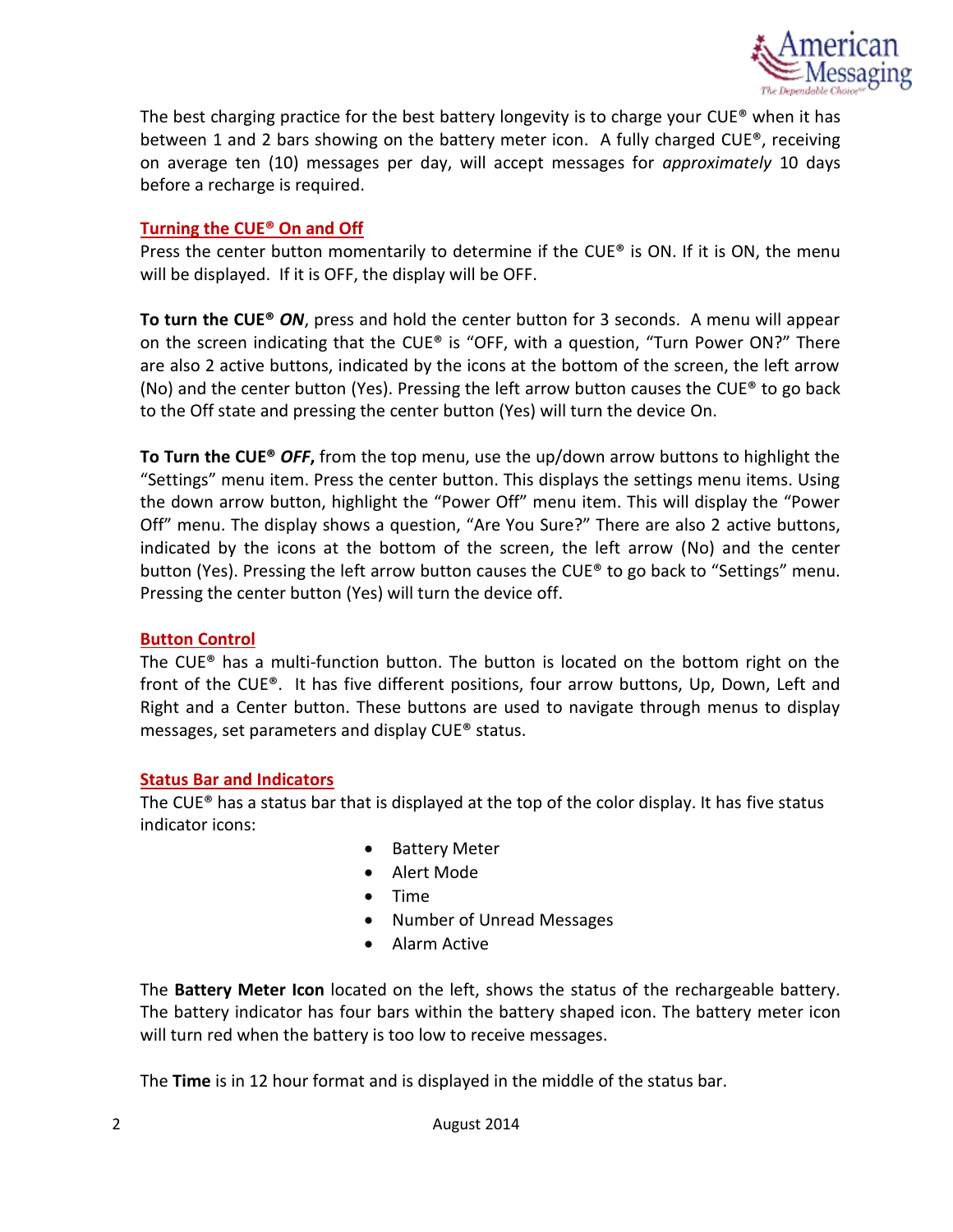

The **Unread Messages** indicator/icon is on the right side of the status display bar. This is a small unopened envelop icon with a number to the left of it. The number represents the number of unread messages.

#### **[Menu System](https://www.messagemanager.americanmessaging.net/beta/MyMessages.aspx)**

The CUE® has a menu system that allows the user to read messages, change CUE® settings and read the CUE® Status. The top level menu consists of the following selection items:

- Messages
- Folders
- Settings
- Status
- About

The sections below provide a brief description of each menu selection. More detailed information for each menu selection is located in the full user guide available for download on the American Messaging website.

#### **Messages**

The "**Messages"** menu selection moves you to the screens to show the messages received. The most recent message is shown. Using the up/down arrow buttons, the user can scroll through messages that are shown in the message display screens. The CUE<sup>®</sup> has 200, 256 character message storage locations. The maximum message size that a CUE® can receive is 512 characters. If a received message is over 256 characters, it requires 2 of the message storage locations to store the message. Thus, the CUE® can store between 100 and 200 messages, depending upon the size of the message. In other words, it can store 100, 512 characters messages or 200, 256 character messages. When the  $CUE^{\circ}$  has filled all of the message storage locations, before it can receive another message it must free up the required message storage location for the next message. To free up the storage location, the CUE® will automatically delete the oldest, unlocked and previously read message.

#### **Folders**

The "**Folders"** menu selection allows the user to view messages by address (capcode name) under a separate folder. As described above, the message menu only shows that last 25 messages received, therefore, to view **older** messages you must go to this (Folders) menu selection to read older messages. There is as a folder to view "Unread", "Locked" and "All" messages. There is also a folder for each address (capcode).

#### **Settings**

The user programmable settings are located in the "**Settings"** menu. The settings menu options are listed below and are further explained in a later section of this guide.